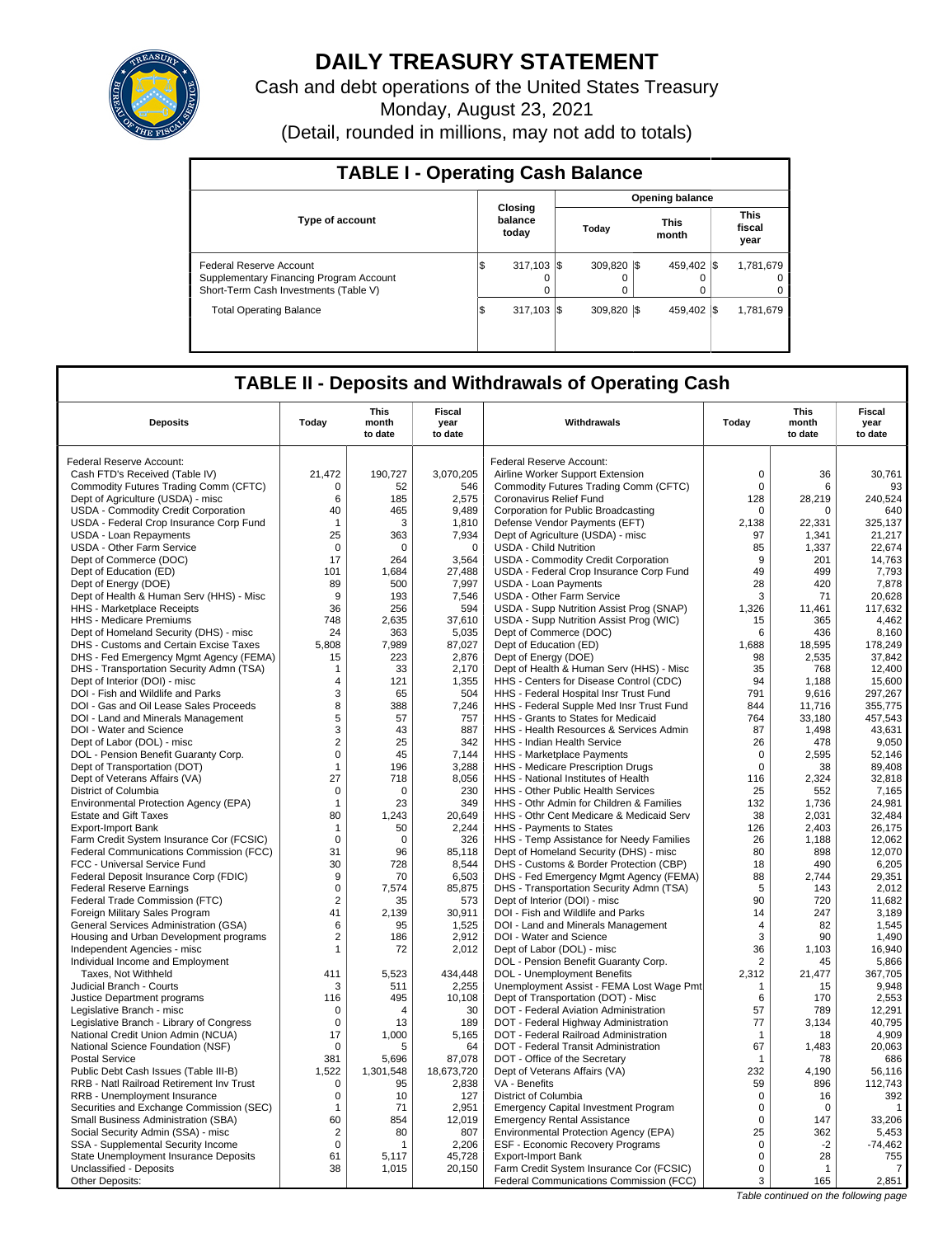|                                                                                                                             |          |                                 |                                        | <b>TABLE II cont. - Deposits and Withdrawals of Operating Cash</b>                                                           |                             |                                 |                                   |
|-----------------------------------------------------------------------------------------------------------------------------|----------|---------------------------------|----------------------------------------|------------------------------------------------------------------------------------------------------------------------------|-----------------------------|---------------------------------|-----------------------------------|
| <b>Deposits</b>                                                                                                             | Today    | <b>This</b><br>month<br>to date | <b>Fiscal</b><br>year<br>to date       | Withdrawals                                                                                                                  | Todav                       | <b>This</b><br>month<br>to date | Fiscal<br>year<br>to date         |
| Federal Employees Insurance Receipt                                                                                         | 60       | 405                             | 3.651                                  | FCC - Universal Service Fund                                                                                                 | 26                          | 211                             | 7.460                             |
| Federal Housing Admin: Note Sales                                                                                           | 56       | 1,472                           | 19,184                                 | Federal Deposit Insurance Corp (FDIC)                                                                                        | $\Omega$                    | 26                              | 828                               |
|                                                                                                                             |          |                                 |                                        | Federal Employees Insurance Payments                                                                                         | 672                         | 5,960                           | 80,042                            |
|                                                                                                                             |          |                                 |                                        | Federal Salaries (EFT)                                                                                                       | 1,678                       | 14,207                          | 187,496                           |
|                                                                                                                             |          |                                 |                                        | Federal Trade Commission (FTC)                                                                                               | 0                           | 66                              | 520                               |
|                                                                                                                             |          |                                 |                                        | General Services Administration (GSA)                                                                                        | 82                          | 1,890                           | 24,212                            |
|                                                                                                                             |          |                                 |                                        | Housing and Urban Development programs                                                                                       | 178                         | 5,588                           | 65,572                            |
|                                                                                                                             |          |                                 |                                        | Independent Agencies - misc                                                                                                  | 16                          | 247                             | 3,479                             |
|                                                                                                                             |          |                                 |                                        | <b>Interest on Treasury Securities</b>                                                                                       | $\Omega$                    |                                 | 277,412                           |
|                                                                                                                             |          |                                 |                                        |                                                                                                                              | $\mathbf{1}$                | 52,358                          |                                   |
|                                                                                                                             |          |                                 |                                        | IRS - Advanced Child Tax Credit (EFT)                                                                                        | $\mathbf{1}$                | 11,485<br>943                   | 24,221<br>442.632                 |
|                                                                                                                             |          |                                 |                                        | IRS - Economic Impact Payments (EFT)                                                                                         |                             |                                 |                                   |
|                                                                                                                             |          |                                 |                                        | IRS Tax Refunds Business (EFT)                                                                                               | 27                          | 1,458                           | 28,071                            |
|                                                                                                                             |          |                                 |                                        | IRS Tax Refunds Individual (EFT)                                                                                             | 317                         | 11,061                          | 329,784                           |
|                                                                                                                             |          |                                 |                                        | Judicial Branch - Courts                                                                                                     | 3                           | 90                              | 1,572                             |
|                                                                                                                             |          |                                 |                                        | Justice Department programs                                                                                                  | 86                          | 1,471                           | 18,999                            |
|                                                                                                                             |          |                                 |                                        | Legislative Branch - misc                                                                                                    | 5                           | 79                              | 1,126                             |
|                                                                                                                             |          |                                 |                                        | Legislative Branch - Library of Congress                                                                                     | $\mathbf{1}$                | 26                              | 667                               |
|                                                                                                                             |          |                                 |                                        | <b>NASA</b>                                                                                                                  | 25                          | 1,438                           | 17,908                            |
|                                                                                                                             |          |                                 |                                        | National Credit Union Admin (NCUA)                                                                                           | $\Omega$                    | 5                               | 1,850                             |
|                                                                                                                             |          |                                 |                                        | National Science Foundation (NSF)                                                                                            | 37                          | 600                             | 6,105                             |
|                                                                                                                             |          |                                 |                                        | Postal Service Money Orders and Other                                                                                        | 159                         | 2,392                           | 38,170                            |
|                                                                                                                             |          |                                 |                                        | Public Debt Cash Redemp. (Table III-B)                                                                                       | 2,304                       | 1,202,157                       | 17,368,902                        |
|                                                                                                                             |          |                                 |                                        | Railroad Retirement Board (RRB) - misc                                                                                       | 0                           | $\mathbf{1}$                    | 43                                |
|                                                                                                                             |          |                                 |                                        | <b>RRB - Benefit Payments</b>                                                                                                | 2                           | 1,160                           | 12,880                            |
|                                                                                                                             |          |                                 |                                        | Securities and Exchange Commission (SEC)                                                                                     | $\mathbf{1}$                | 64                              | 1,074                             |
|                                                                                                                             |          |                                 |                                        | Small Business Administration (SBA)                                                                                          | 4,263                       | 71,647                          | 620,908                           |
|                                                                                                                             |          |                                 |                                        | Social Security Admin (SSA) - misc                                                                                           | 7                           | 237                             | 4,132                             |
|                                                                                                                             |          |                                 |                                        | <b>SSA - Benefits Payments</b>                                                                                               | 48                          | 63,898                          | 895.233                           |
|                                                                                                                             |          |                                 |                                        | SSA - Supplemental Security Income                                                                                           | $\overline{7}$              | 204                             | 50,168                            |
|                                                                                                                             |          |                                 |                                        | <b>Transportation Services</b>                                                                                               | $1/-57$                     | 875                             | 876                               |
|                                                                                                                             |          |                                 |                                        | Other Withdrawals:                                                                                                           |                             |                                 |                                   |
|                                                                                                                             |          |                                 |                                        | <b>State Department</b>                                                                                                      | 87                          | 1,143                           | 15,793                            |
|                                                                                                                             |          |                                 |                                        | Thrift Savings Plan Transfer                                                                                                 | 271                         | 3,991                           | 71,179                            |
|                                                                                                                             |          |                                 |                                        | Unclassified                                                                                                                 | 1,890                       | 22,024                          | 302,759                           |
| <b>Total Other Deposits</b><br>Change in Balance of Uncollected                                                             | 117      | 4,070                           | 75,125                                 | Total, Other Withdrawals                                                                                                     | 2,248                       | 37,775                          | 685,733                           |
| Funds                                                                                                                       | 0        | $\mathbf 0$                     | 0                                      |                                                                                                                              |                             |                                 |                                   |
| <b>Transfers from Depositaries</b>                                                                                          | 0        | $\mathbf 0$                     | 0                                      | <b>Transfers to Depositaries</b>                                                                                             | 0                           | 0                               | 0                                 |
| <b>Total Federal Reserve Account</b>                                                                                        | 31,377   | 1,546,010                       | 22,926,823                             | <b>Total Federal Reserve Account</b>                                                                                         | 24,095                      | 1,688,309                       | 24,391,399                        |
| Short-Term Cash Investments:<br>Transfers from Federal Reserve Account<br>(Table V)<br>Total Deposits (excluding transfers) | $\Omega$ | $\Omega$                        | 0<br>31,377 \$ 1,546,010 \$ 22,926,823 | Short-Term Cash Investments:<br>Transfers to Federal Reserve Account<br>(Table V)<br>Total Withdrawals (excluding transfers) | n                           | $\Omega$                        | 24,095 \$ 1,688,309 \$ 24,391,399 |
|                                                                                                                             |          |                                 |                                        |                                                                                                                              |                             |                                 |                                   |
|                                                                                                                             |          |                                 |                                        | Net Change in Operating Cash Balance                                                                                         | $7,283$ $\frac{1}{3}$<br>\$ |                                 | $-142,299$ \$ $-1,464,576$        |

|                                          |              |                                 |                           |                                               |                  |                          | See Footnote              |
|------------------------------------------|--------------|---------------------------------|---------------------------|-----------------------------------------------|------------------|--------------------------|---------------------------|
|                                          |              |                                 |                           | <b>TABLE III-A - Public Debt Transactions</b> |                  |                          |                           |
| <b>Issues</b>                            | Today        | <b>This</b><br>month<br>to date | Fiscal<br>year<br>to date | <b>Redemptions</b>                            | Todav            | This<br>month<br>to date | Fiscal<br>year<br>to date |
| Marketable:                              |              |                                 |                           | Marketable:                                   |                  |                          |                           |
| Bills:                                   |              |                                 |                           | <b>Bills</b>                                  | $0 \,$ $\upbeta$ | 885,741   \$             | 14,742,783                |
| <b>Regular Series</b>                    | $-3 S $      | 630,724 \$                      | 9,640,851                 | <b>Notes</b>                                  | 0                | 269,062                  | 2,052,315                 |
| <b>Cash Management Series</b>            | 0            | 200,008                         | 4,160,141                 | <b>Bonds</b>                                  | $\Omega$         | 9,506                    | 29,649                    |
| Notes                                    |              | 374,374                         | 3,765,170                 | <b>Federal Financing Bank</b>                 | ∩                | O                        | 1,209                     |
| <b>Bonds</b>                             |              | 65,344                          | 628,868                   | Nonmarketable:                                |                  |                          |                           |
| Inflation-Protected Securities Increment | 1,442        | 11,405                          | 72,071                    | United States Savings Securities              | 33               | 638                      | 9,428                     |
| <b>Federal Financing Bank</b>            | $\Omega$     | O                               | $\Omega$                  | <b>Government Account Series</b>              | 280,084          | 5,425,579                | 94,012,750                |
| Nonmarketable:                           |              |                                 |                           | Hope Bonds                                    | ∩                | O                        | $\Omega$                  |
| United States Savings Securities:        |              |                                 |                           | <b>Domestic Series</b>                        |                  |                          | 71,549                    |
| Cash Issue Price                         | 9            | 96                              | 1,329                     | <b>Foreign Series</b>                         | 0                |                          | $\Omega$                  |
| Interest Increment                       |              | 346                             | 3,608                     | <b>State and Local Series</b>                 | 754              | 9,677                    | 94,136                    |
| <b>Government Account Series</b>         | 279,387      | 5,314,031                       | 94,106,382                | Other                                         | 1,518            | 27,532                   | 369,043                   |
| Hope Bonds                               |              |                                 | $\Omega$                  |                                               |                  |                          |                           |
| <b>Domestic Series</b>                   |              |                                 |                           |                                               |                  |                          |                           |
| <b>Foreign Series</b>                    |              |                                 |                           |                                               |                  |                          |                           |
| <b>State and Local Series</b>            |              | 3,752                           | 117,032                   | <b>Total Redemptions</b>                      | $282,388$ \\$    | 6,627,736 \$             | 111,382,861               |
| Other                                    | 1,516        | 27,522                          | 369,585                   |                                               |                  |                          |                           |
| <b>Total Issues</b>                      | $282,352$ \$ | $6,627,604$ \$                  | 112,865,059               | Net Change in Public Debt Outstanding         | $-35 S$          | $-132$ \$                | 1,482,199                 |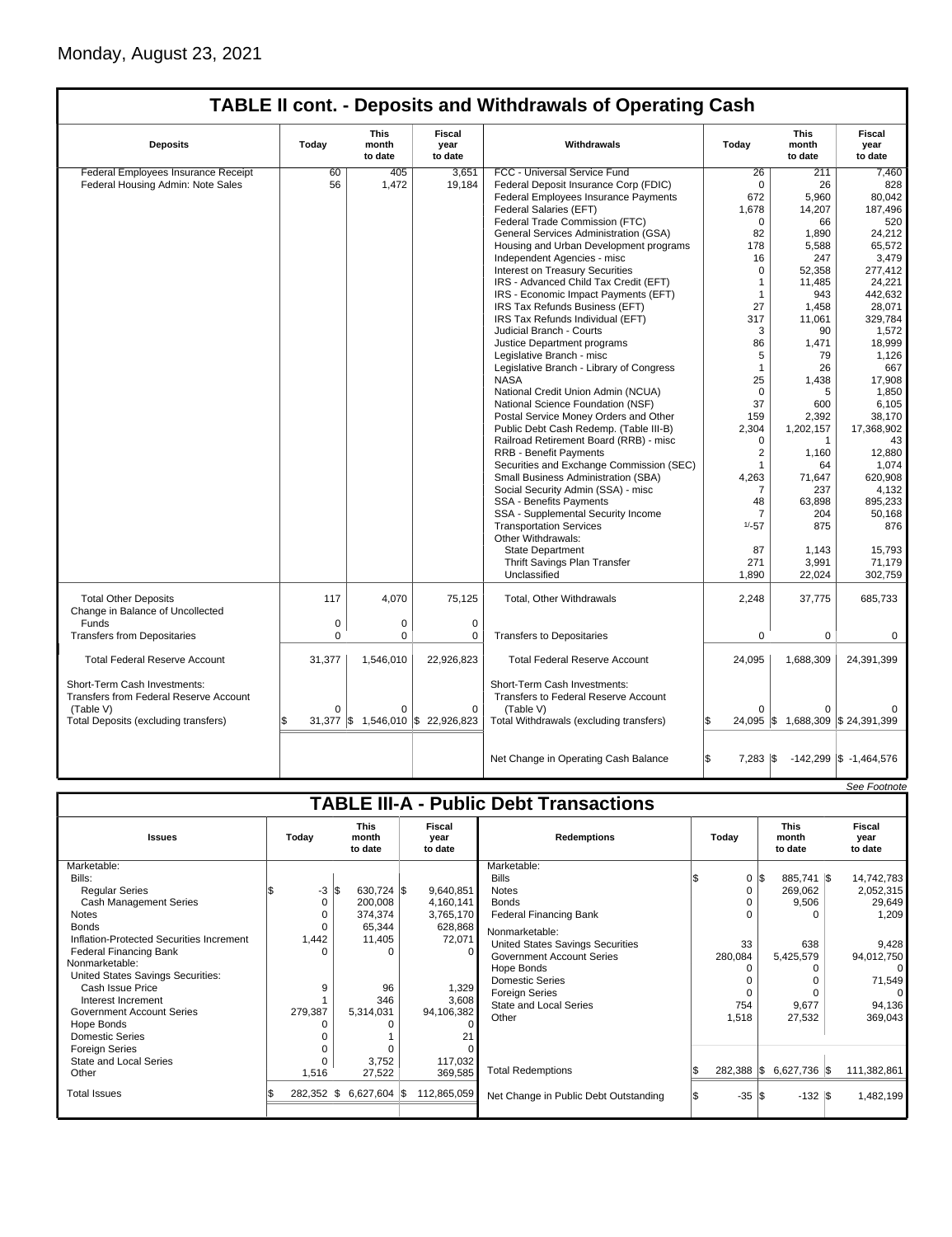| <b>TABLE III-B - Adjustment of Public Debt</b><br><b>Transactions to Cash Basis</b>                                                                                                                                                                                                                                                                                                                |     |                                                        |     |                                                                            |                                                                            |  |  |                                 |                                  |  |  |
|----------------------------------------------------------------------------------------------------------------------------------------------------------------------------------------------------------------------------------------------------------------------------------------------------------------------------------------------------------------------------------------------------|-----|--------------------------------------------------------|-----|----------------------------------------------------------------------------|----------------------------------------------------------------------------|--|--|---------------------------------|----------------------------------|--|--|
| <b>Transactions</b>                                                                                                                                                                                                                                                                                                                                                                                |     | Today                                                  |     |                                                                            |                                                                            |  |  | <b>This</b><br>month<br>to date | <b>Fiscal</b><br>year<br>to date |  |  |
| Public Debt Cash Issues:<br>Public Debt Issues (Table III-A)<br>Premium on New Issues<br>Discount on New Issues:<br>Bills $(-)$<br>Bonds and Notes (-)<br>Federal Financing Bank (-)<br>Government Account Transactions (-)<br>Hope Bonds (-)<br>Interest Increment on United States<br>Savings Securities (-)<br>Inflation-Protected Securities Increment<br><b>Total Public Debt Cash Issues</b> | \$  | 282,352<br>0<br>0<br>$\Omega$<br>0<br>279,387<br>1,442 | I\$ | 6,627,604<br>1,556<br>136<br>1,693<br>0<br>5,314,031<br>0<br>346<br>11,405 | \$12,865,059<br>21,067<br>2,656<br>28,815<br>94,106,382<br>3.608<br>70,946 |  |  |                                 |                                  |  |  |
| Deposited in Federal Reserve Account                                                                                                                                                                                                                                                                                                                                                               | S.  | 1.522                                                  | l\$ | 1,301,548                                                                  | \$18,673,720                                                               |  |  |                                 |                                  |  |  |
| <b>Public Debt Cash Redemptions:</b><br>Public Debt Redemptions (Table III-A)<br>Premium on Debt Buyback Operation<br>Discount on Debt Buyback Operation (-)<br>Federal Financing Bank (-)<br>Government Account Transactions (-)<br>Hope Bonds (-)<br><b>Total Public Debt Cash Redemptions</b>                                                                                                   | l\$ | 282,388<br>0<br>$\Omega$<br>O<br>280,084<br>O          | 1\$ | 6,627,736<br>O<br>o<br>0<br>5,425,579<br>o                                 | \$11,382,861<br>O<br>ŋ<br>1,209<br>94,012,750<br>$\Omega$                  |  |  |                                 |                                  |  |  |
| Withdrawn from Federal Reserve Acct.                                                                                                                                                                                                                                                                                                                                                               | l\$ | 2,304                                                  | 1\$ |                                                                            | 1,202,157 \$17,368,902                                                     |  |  |                                 |                                  |  |  |

| <b>TABLE III-C - Debt Subject to Limit</b>                                        |                             |                                                                                                     |                           |                           |  |  |  |  |  |  |
|-----------------------------------------------------------------------------------|-----------------------------|-----------------------------------------------------------------------------------------------------|---------------------------|---------------------------|--|--|--|--|--|--|
|                                                                                   | Closing                     |                                                                                                     | Opening balance           |                           |  |  |  |  |  |  |
| <b>Balance Transactions</b>                                                       | balance<br>todav            | Today                                                                                               | <b>This</b><br>month      | Fiscal<br>year            |  |  |  |  |  |  |
| Debt Held by the Public<br>Intragovernmental Holdings<br><b>Total Public Debt</b> | \$22,251,585<br>6,176,005   | \$22,256,435<br>6,171,190                                                                           | \$22,284,628<br>6,143,094 | \$21,018,952<br>5,926,439 |  |  |  |  |  |  |
| Outstanding<br>Less: Debt Not<br>Subject to Limit:                                | 28,427,590                  | 28,427,625                                                                                          | 28,427,722                | 26,945,391                |  |  |  |  |  |  |
| Other Debt                                                                        | 478                         | 478                                                                                                 | 478                       | 478                       |  |  |  |  |  |  |
| <b>Unamortized Discount</b>                                                       | 19,621                      | 19,656                                                                                              | 19,753                    | 17,271                    |  |  |  |  |  |  |
| <b>Federal Financing Bank</b>                                                     | 6,053                       | 6,053                                                                                               | 6,053                     | 7,262                     |  |  |  |  |  |  |
| Hope Bonds<br>Plus: Other Debt Subject to Limit<br>Guaranteed Debt of             | $\Omega$                    | O                                                                                                   | O                         | o                         |  |  |  |  |  |  |
| Government Agencies                                                               | $\Omega$                    | $\Omega$                                                                                            | 0                         | 0                         |  |  |  |  |  |  |
| <b>Total Public Debt</b><br>Subject to Limit                                      |                             | $\frac{1}{2}$ 28,401,438 $\frac{1}{2}$ 28,401,438 $\frac{1}{2}$ 28,401,438 $\frac{1}{2}$ 26,920,380 |                           |                           |  |  |  |  |  |  |
| <b>Statutory Debt Limit</b>                                                       | $$28,401,463$ $$28,401,463$ |                                                                                                     | \$28,401,463              | SUSP-1                    |  |  |  |  |  |  |
|                                                                                   |                             |                                                                                                     |                           |                           |  |  |  |  |  |  |

| See Footnote |
|--------------|
|--------------|

| <b>TABLE IV - Federal Tax Deposits</b>                                                                                                                                                                                                        |     |                                                |     |                                                           |     |                                                                      |
|-----------------------------------------------------------------------------------------------------------------------------------------------------------------------------------------------------------------------------------------------|-----|------------------------------------------------|-----|-----------------------------------------------------------|-----|----------------------------------------------------------------------|
| Classification                                                                                                                                                                                                                                |     | Today                                          |     | <b>This</b><br>month<br>to date                           |     | Fiscal<br>year<br>to date                                            |
| Withheld Income and Employment Taxes<br>Individual Income Taxes<br><b>Railroad Retirement Taxes</b><br><b>Excise Taxes</b><br><b>Corporation Income Taxes</b><br><b>Federal Unemployment Taxes</b><br>Estate and Gift Taxes & Misc IRS Rcpts. | l\$ | $21,637$ \$<br>344<br>47<br>81<br>86<br>1<br>8 |     | 184,483 \$<br>4,559<br>328<br>3,954<br>3,681<br>580<br>63 |     | 2,452,446<br>331,621<br>4,723<br>63,668<br>309,213<br>6,345<br>4,500 |
| Total                                                                                                                                                                                                                                         | \$  | $22,203$ $\sqrt{ }$                            |     | 197,648                                                   | 1\$ | 3,172,517                                                            |
| Cash Federal Tax Deposits:<br>Direct<br><b>Through Depositaries</b>                                                                                                                                                                           | \$  | 52<br>21,420                                   | l\$ | $1,858$ $\sqrt{3}$<br>188,870                             |     | 27,456<br>3,042,748                                                  |
| <b>Total Cash FTD's</b><br>Inter-agency Transfers                                                                                                                                                                                             | Ŝ.  | 21,472<br>731                                  | 1\$ | 190,727<br>6,920                                          | l\$ | 3,070,205<br>102,312                                                 |
| Total                                                                                                                                                                                                                                         | l\$ | $22,203$ \\$                                   |     | 197,648                                                   | 1\$ | 3,172,517                                                            |
|                                                                                                                                                                                                                                               |     |                                                |     |                                                           |     |                                                                      |
|                                                                                                                                                                                                                                               |     |                                                |     |                                                           |     |                                                                      |

|                                              |                           |          |     |          |         | <i><b>JEE FUULIUIE</b></i> |  |  |
|----------------------------------------------|---------------------------|----------|-----|----------|---------|----------------------------|--|--|
| <b>TABLE V - Short-Term Cash Investments</b> |                           |          |     |          |         |                            |  |  |
|                                              | <b>Type of Depositary</b> |          |     |          |         |                            |  |  |
| <b>Balance Transactions</b>                  |                           |          |     |          |         | Total                      |  |  |
|                                              |                           | А        |     | в        | С       |                            |  |  |
| Opening Balance Today<br>Deposits:           | S                         | $\Omega$ | 1\$ | 0        | S<br>0  | IS<br>U                    |  |  |
| <b>Transfers to Depositaries</b>             |                           | 0        |     | 0        | 0       |                            |  |  |
| <b>Special Direct Investment</b>             |                           | 0        |     | o        | 0       |                            |  |  |
| Term Investment                              |                           | 0        |     | 0        | 0       |                            |  |  |
| Repo Investment                              |                           | $\Omega$ |     | $\Omega$ | 0       |                            |  |  |
| Withdrawals:                                 |                           |          |     |          |         |                            |  |  |
| <b>Treasury Initiated</b>                    |                           | $\Omega$ |     | $\Omega$ | 0       |                            |  |  |
| Depositary Initiated                         |                           | 0        |     | O        | 0       |                            |  |  |
| <b>Special Direct Investment</b>             |                           | O        |     | n        | 0       |                            |  |  |
| <b>Term Investment</b>                       |                           | 0        |     | $\Omega$ | 0       |                            |  |  |
| Repo Investment                              |                           | 0        |     | $\Omega$ | 0       |                            |  |  |
|                                              |                           |          |     |          |         |                            |  |  |
| Closing Balance Today                        |                           | 0        | l\$ | 0        | 13<br>0 | IS                         |  |  |

| <b>TABLE VI - Income Tax Refunds Issued</b> |    |       |     |                                 |  |                           |  |  |  |  |  |
|---------------------------------------------|----|-------|-----|---------------------------------|--|---------------------------|--|--|--|--|--|
| Classification                              |    | Today |     | <b>This</b><br>month<br>to date |  | Fiscal<br>year<br>to date |  |  |  |  |  |
| IRS - Advanced Child Tax Credit (Checks)    | 13 |       | 1\$ | $3,930$ $\vert \$\$             |  | 5,987                     |  |  |  |  |  |
| IRS - Advanced Child Tax Credit (EFT)       |    |       |     | 11.485                          |  | 24.221                    |  |  |  |  |  |
| IRS - Economic Impact Payments (Checks)     |    | 2     |     | 838                             |  | 85.732                    |  |  |  |  |  |
| IRS - Economic Impact Payments (EFT)        |    | 1     |     | 943                             |  | 442.632                   |  |  |  |  |  |
| IRS Tax Refunds Business (Checks)           |    | 21    |     | 5.228                           |  | 57.882                    |  |  |  |  |  |
| IRS Tax Refunds Business (EFT)              |    | 27    |     | 1.458                           |  | 28.071                    |  |  |  |  |  |
| IRS Tax Refunds Individual (Checks)         |    | 80    |     | 3,661                           |  | 60,796                    |  |  |  |  |  |
| IRS Tax Refunds Individual (EFT)            |    | 317   |     | 11.061                          |  | 329,784                   |  |  |  |  |  |
|                                             |    |       |     |                                 |  |                           |  |  |  |  |  |

### **Daily Treasury Statement Footnotes:**

#### **General Footnotes and Statements:**

This statement summarizes the United States Treasury's cash and debt operations for the Federal Government. Treasury's operating cash is maintained in an account at the Federal Reserve Bank of New York and in short-term cash investments. Treasury minimized and then suspended its short-term cash investment program beginning in November 2008, but anticipates investing again when market conditions warrant. Major information sources include: Federal Reserve Banks, Treasury Regional Financial Centers, Internal Revenue Service Centers, various electronic systems, and information on the Public Debt. Information is presented on a modified cash basis. Deposits are reflected as received and withdrawals are reflected as processed.SOURCE: Bureau of the Fiscal Service, Department of the Treasury. Note: The Daily Treasury Statement (DTS) is available by 4:00 p.m. the following business day on the Fiscal Service website https://fiscal.treasury.gov/reports-statements/dts/. For more information, call the Cash Reporting Branch at 202-874-9789.

#### **TABLE II – Deposits and Withdrawals of Operating Cash**

1/Reported as a negative amount due to a return/reversal of \$90 million.